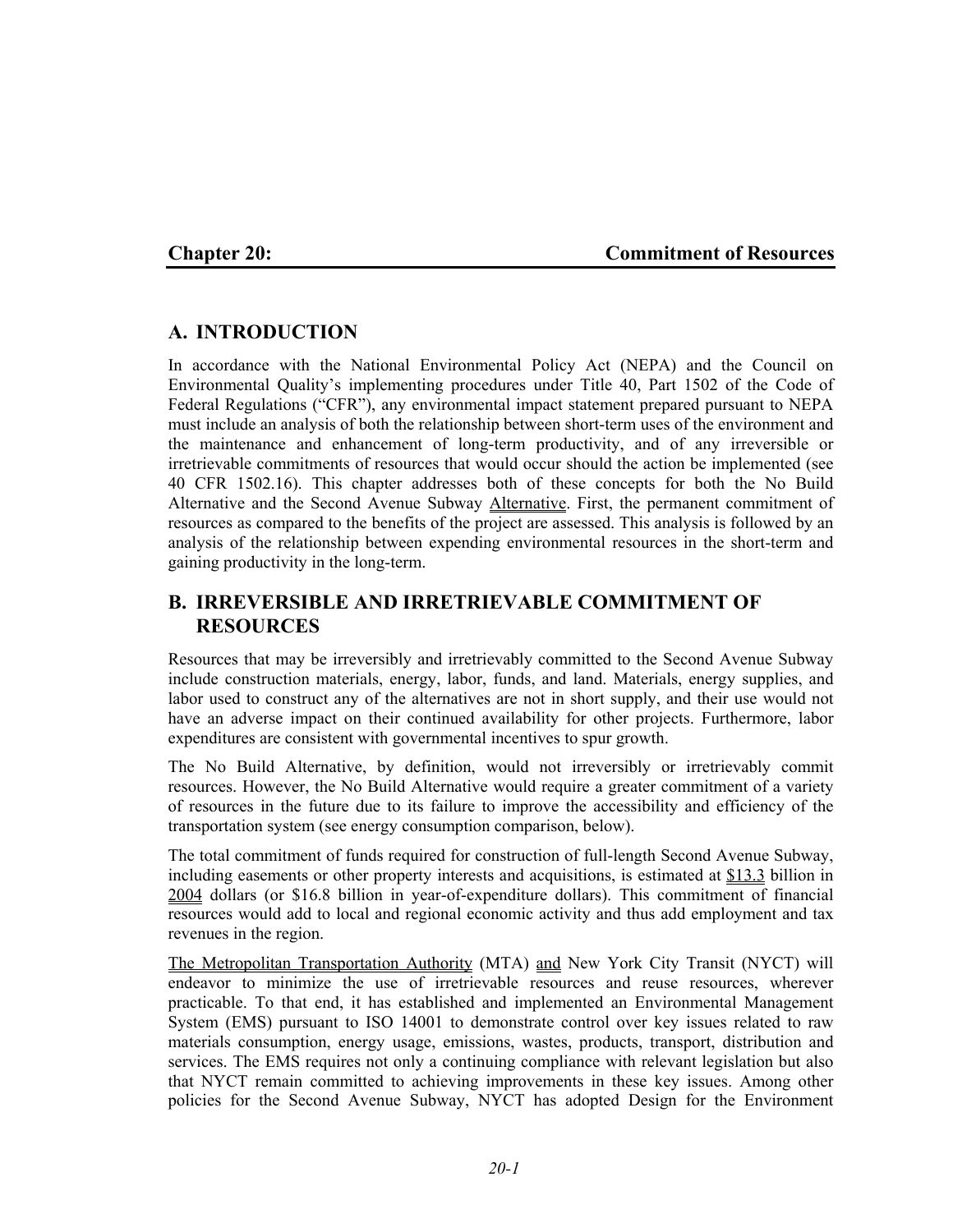Guidelines for use during the project's design phase with the goal of creating an environmentally responsible subway system. Among the Design for the Environment guidelines are protocols to achieve energy efficiency, and to conserve materials, resources, and water.

An example of Design for the Environment as it applies to the Second Avenue Subway is that some of the spoils that would be removed during the tunneling process would be recovered for use elsewhere following or during construction. NYCT will develop a spoils management plan for clean excavated material to permit spoils to be reused beneficially for such uses as filling abandoned mines, building artificial offshore reefs, reinforcing bulkheads, or for use in road paving materials. The actual future use would depend on the quality and consistency of the spoils materials and on the market demand at the time the spoils are available.

Most of the subway would be constructed beneath a public roadbed, which would be fully restored following construction. At certain locations, easements or other property interests beneath or through private property would be acquired for tunnels, stations, entrances, ventilation facilities, support structures, utilities, and other subway related facilities. Currently undeveloped land may be needed for a train storage yard. With the exception of the yard site, surface structures would remain in their current use or be available for future use following construction, and so would not be irreversibly committed.

Archaeological resources along the alignment that would be disturbed by the tunneling or station construction process, but could not be recovered would be lost, and thus unavailable for future retrieval or use. However, as described in Chapter 10, "Archaeological Resources," steps would be taken to avoid or minimize adverse impacts on archaeological resources, in accordance with the requirements of Section 106 of the National Historic Preservation Act. A Programmatic Agreement developed in consultation with the State Historic Preservation Office (SHPO) and executed by the SHPO, the Federal Transit Administration, and NYCT will establish the processes for ongoing archaeological assessment and mitigation implementation as needed. Street trees along the alignment, as well as trees within Playground 96, St. Vartan Park, First Park, Sara D. Roosevelt Park, Kimlau Square, Pearl Street Playground, Fulton Street Plaza, Coenties Slip, and various greenstreets and bonus plazas could be removed during the construction process. (As a result of refinements to the project since the SDEIS was issued, trees would no longer need to be removed from Crack is Wack Playground.) While any removed trees would be replaced in consultation with the New York City Department of Parks and Recreation after construction is completed, the mature trees that are removed would be irretrievably committed, as such trees could not be replanted.

Once the subway is operational, energy consumed by vehicular modes would be reduced by approximately 160 billion BTUs per year. This represents a reduction in annual fuel consumption by approximately 1,280,000 gallons as compared to the No Build Alternative, which is attributed to a reduction in annual vehicle miles traveled by future users of the subway. When it is in operation, the full-length subway would use approximately 3 trillion BTUs of energy each year. The total commitment of energy required for construction would be approximately 15 trillion BTUs, as described in Chapter 13, "Infrastructure and Energy." However, these energy expenditures are a "short-term use" compared with the long-term productivity of the subway as described in the next section.

Overall, the resources used to construct and operate the subway would be committed to benefit residents of and commuters to Manhattan's East Side as well as existing riders on the Lexington Avenue Line. The commitment of these resources would also benefit other residents of the state and region by an improved transportation system (see long-term productivity discussion below).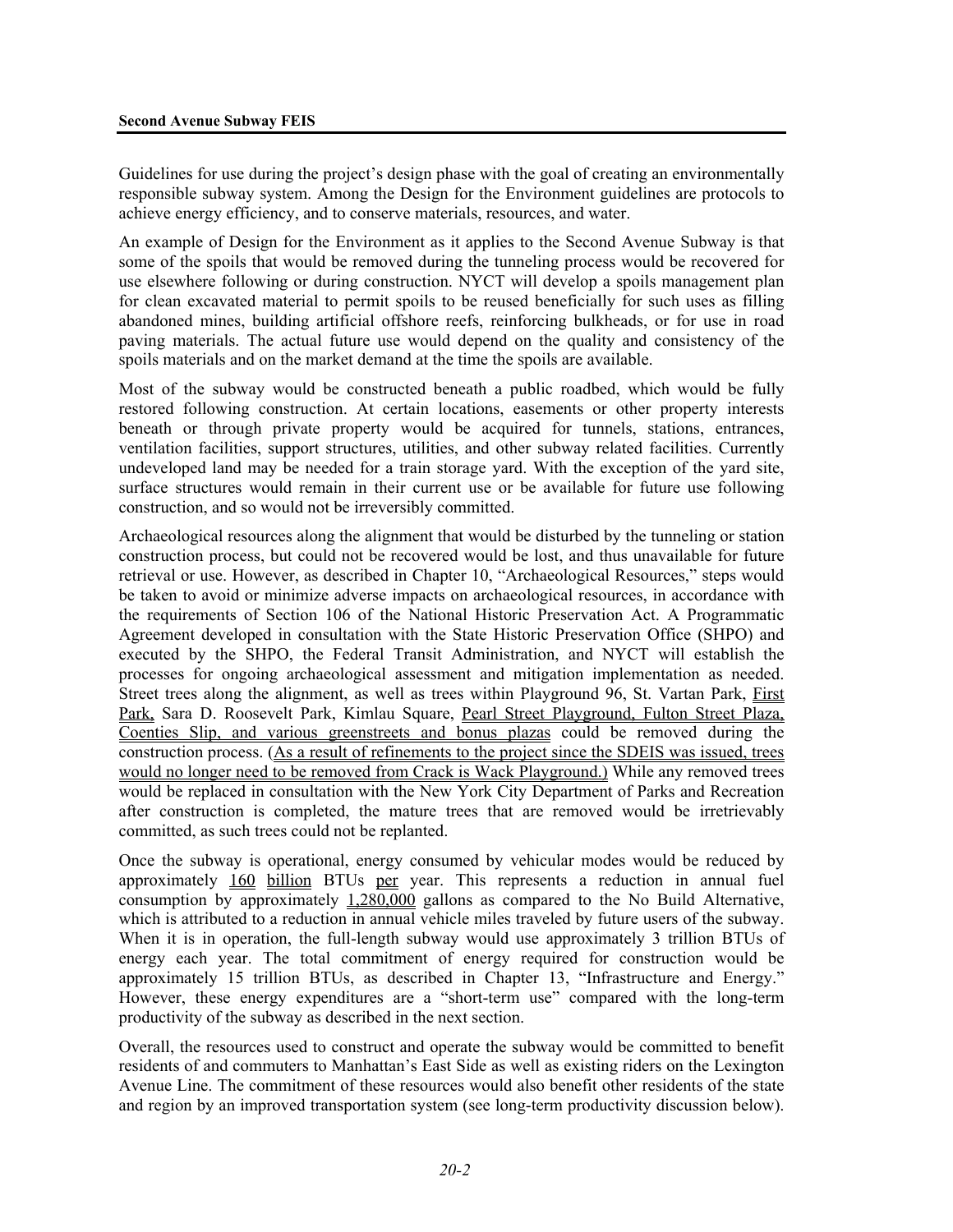The new subway would offer improved accessibility and savings in travel time, reductions in station and train crowding and operational delays on existing lines, reductions in travel by automobile and taxi (of up to 28.4 million vehicle miles each year) and related reductions in the emission of pollutants (of up to 229 tons of carbon monoxide  $[CO]$ , 6.5 tons of volatile organic compounds [VOCs], and  $2.2$  tons of nitrogen oxides [NOx]) and greater availability of quality services, which would together outweigh the commitment of these resources. There are no other known resources that would be committed as a result of the construction of the new Second Avenue Subway.

# **C. RELATIONSHIP BETWEEN SHORT-TERM USES OF THE ENVIRONMENT AND THE MAINTENANCE AND ENHANCEMENT OF LONG-TERM PRODUCTIVITY**

Short-term effects on the environment result from construction impacts. Long-term effects relate to the maintenance and enhancement of long-term productivity—in particular, the consistency of the project with long-term economic, social, regional and local planning objectives, including sustainability. The short- and long-term effects of each alternative are summarized below.

#### **SHORT-TERM USES**

The No Build Alternative would not require major construction and thus would not result in any short-term impacts, either adverse or beneficial.

The Second Avenue Subway would have more substantial impacts during construction (see the discussions in Chapter 3, "Description of Construction Methods and Activities" and construction impacts discussions of Chapters 5 through 19) than the No Build Alternative. As discussed elsewhere in this FEIS, the short-term construction impacts of the new subway would be predominantly associated with the economics of affected businesses, use of parkland, traffic and pedestrian access, on-street parking, noise and vibration, dust, and their related effects on neighborhood character, particularly near cut-and-cover portions of the work, shaft sites, and spoils removal sites. As discussed in each chapter, NYCT will endeavor to reduce these impacts wherever practicable. In addition, the Second Avenue Subway's construction would create economic benefits during construction, in the form of jobs and the direct and indirect demand for goods and services.

### **LONG-TERM PRODUCTIVITY**

The ability of transportation systems to conveniently serve major residential and employment centers is one of the essential components in economic growth and productivity as well as a key factor in improving the livability of neighborhoods; this is particularly true for the New York metropolitan area, and for the economic engine represented by Manhattan. Currently, Manhattan contains more than 1.9 million jobs, with 45 percent of them (864,384) located in the Second Avenue Subway corridor. By 2025, employment in Manhattan is expected to grow by more than 327,000 jobs, with 47 percent (nearly 155,000 jobs) of the growth anticipated along the Second Avenue Subway corridor. The new subway would play a key role in helping the city sustain and improve its economic vitality, facilitating retention of jobs, expansion of existing businesses, and development of new businesses. Existing congestion and access problems within the subway network would be substantially reduced, and new capacity would be provided to support future economic growth and improve the quality of life on Manhattan's East Side.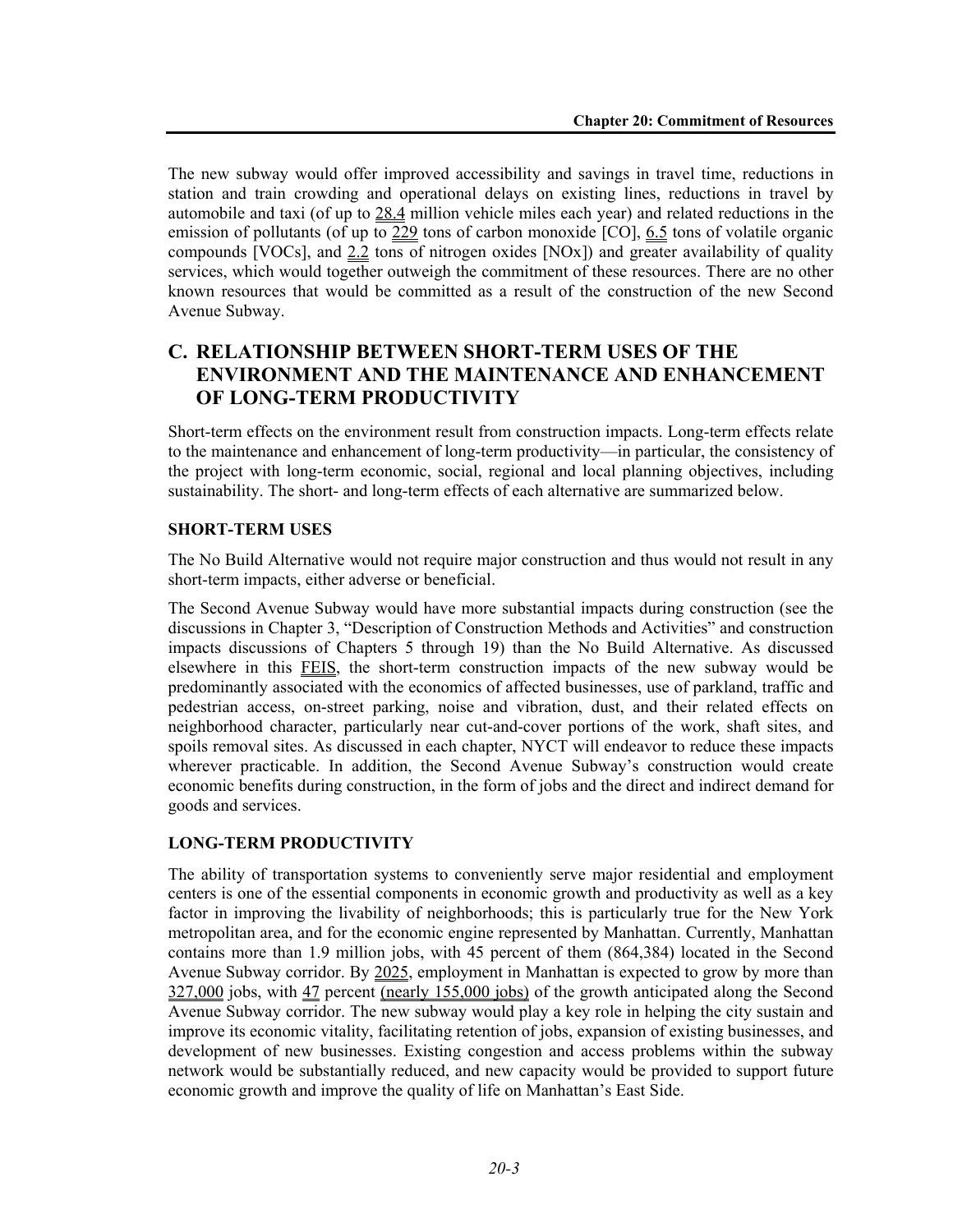By improving and expanding the transportation infrastructure, the proposed Second Avenue Subway would help maintain the city's competitive edge, as well as the city's role as a global center of finance, commerce, media, and culture. Furthermore, since the city contributes greatly to the economy of the tri-state metropolitan region and New York State as a whole, these areas would see long-term productivity benefits from the project.

For neighborhoods like East Harlem and the Lower East Side, where future development potential is the greatest, a full-length Second Avenue Subway would be an important asset in helping attract new investment to the area. At the same time, major employment centers on the Upper East Side, and in East Midtown and Lower Manhattan, would also benefit from reduced congestion and improved access. In these neighborhoods, the Second Avenue Subway would help bolster the long-term growth trends in the service sector, particularly hospitals and research centers, and would help reverse the recent decline in the Finance, Insurance, and Real Estate (FIRE) sector, particularly in Lower Manhattan. Large institutional uses located in or adjacent to the Second Avenue Subway, such as New York Hospital/Cornell Medical Center and Memorial Sloan-Kettering Cancer Center on the Upper East Side, and the United Nations, Baruch College, and NYU Medical Center in East Midtown, would benefit greatly from improved access for employees and those in need of the important services offered by these facilities. New transit connections to and from other parts of the city and region would also extend the project's economic benefits outside of Manhattan.

By attracting new residential and commercial investment within New York City and providing incentives for retention of such existing uses, the Second Avenue Subway will also contribute to future energy savings by spurring compact development and thereby reducing urban sprawl. This conclusion is supported by a number of studies. For example, in 1998, the Transit Cooperative Research Program, an ongoing research effort established under FTA sponsorship, reexamined the findings of an earlier report entitled *The Costs of Urban Sprawl.* This report was sponsored by the U.S. Council on Environmental Quality, U.S. Department of Housing and Urban Development, and the U.S. Environmental Protection Agency and released in 1974. This report linked low-density development to increased fuel consumption resulting from increased automobile use, traffic congestion, and higher heating requirements, as well as to higher costs of infrastructure and utility provisions. The follow-up study—*The Costs of Sprawl–Revisited*, reviewed many other research efforts concerning sprawl and concluded that sprawl is linked to higher infrastructure costs, less cost-efficient and effective transit, loss of fragile environmental lands, and reduced regional open space. A second phase of this investigation—*Costs of Sprawl 2000*—found that controlled growth results in lower infrastructure costs, water use, and sewage production; reduced public-service costs; and lower travel costs.

Long-term benefits to productivity, and related long-term increases in productivity, addressed by the full-length subway would include the following, as described in further detail in Chapter 5, "Transportation," Chapter 6, "Social and Economic Conditions," and Chapter 11, "Air Quality":

- Improved regional and local accessibility;
- Reduced travel time;
- Reduced congestion and overcrowding on the Lexington Avenue Line;
- Improved reliability of subway and bus service;
- Accommodation for projected future ridership;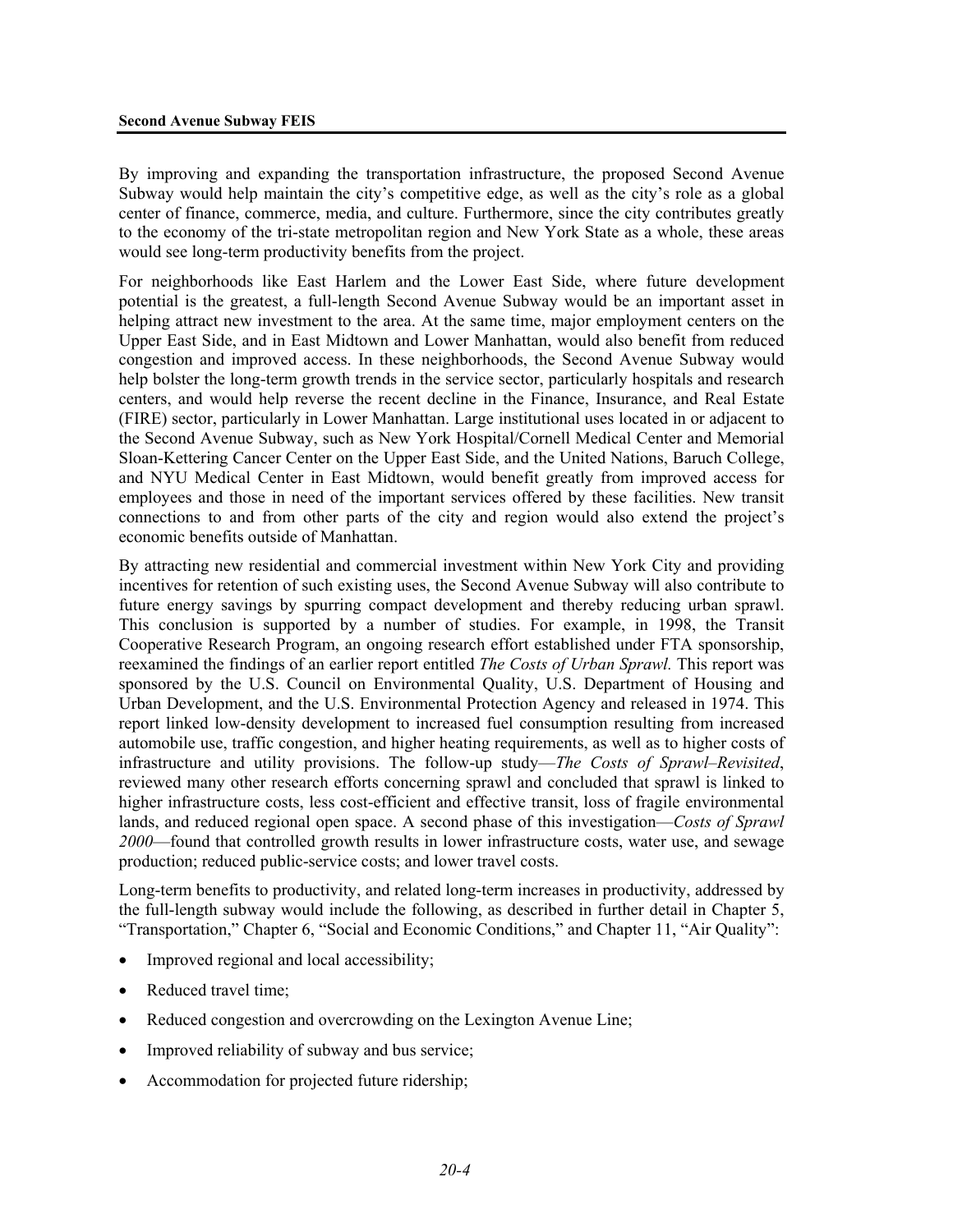- Support for the region's economic development;
- Reduced automobile traffic in the region; and
- Reductions in mobile source air pollutants.

#### **SHORT-TERM USES VERSUS LONG-TERM PRODUCTIVITY**

Local short-term impacts in use of resources resulting from the construction of the full-length Second Avenue Subway would be consistent with the maintenance and enhancement of longterm productivity for the city, state, and region. Some resources that would be valuable in the short term are being spent to achieve higher productivity per unit resource in the long term. By investing these resources in future productivity, and over the long term, fewer resources would be needed to achieve the same level of unit productivity. This savings in per-unit productivity in the long term would be manifest in terms of energy consumption, land use, and financial cost.

# **D. COST AND FUNDING**

The estimated cost to construct the full-length Second Avenue Subway and all of its ancillary facilities is \$13.3 billion in 2004 dollars, or \$16.8 billion in year-of-expenditure dollars.

This cost includes constructing the 8.5-mile tunnel with 16 stations, purchasing 200 subway cars, building maintenance and storage facilities, moving existing utilities, acquiring real estate, and installing necessary infrastructure systems (i.e., tracks, power, telecommunications, signals, lighting, pumping, ventilation, fire protection, emergency tunnel lights, and exits).

The same local sources that have supported the MTA's current and previous capital programs (as described below) are expected to fund half the cost of the Second Avenue Subway project. The Federal Transportation Equity Act for 21st Century's (TEA-21) New Starts Program is expected to fund the other half of the construction costs. This program and the criteria the Federal Transit Administration (FTA) uses to evaluate New Starts projects are also described below. The MTA is following FTA's procedures to ensure that the Second Avenue Subway project is eligible for this FTA funding.

#### **MTA'S CAPITAL PROGRAM**

The MTA uses an integrated approach to financing operations and capital investments and continues its successful strategy of using a wide variety of funding sources to finance its capital and operating needs.

The MTA's 2000-2004 Capital Program supports the three imperatives facing the MTA: finishing the systemwide restoration job begun in 1982, preserving the investments already made through cyclical replacement of assets, and improving and expanding the MTA physical transportation network to add needed capacity for the growing regional economy.

The capital investments approved by the MTA Board in the MTA 2000-2004 Capital Program represent a continuation of the mission to rehabilitate the system and maintain the assets previously restored. Accordingly, 69 percent of the program is dedicated to ongoing rebuilding and replacement of MTA facilities, infrastructure, and rolling stock (see Table 20-1). As in the 1995-1999 program, improvements to the existing system will be made (such as building new passageways between stations), and 11 percent of the proposal program is dedicated to this work.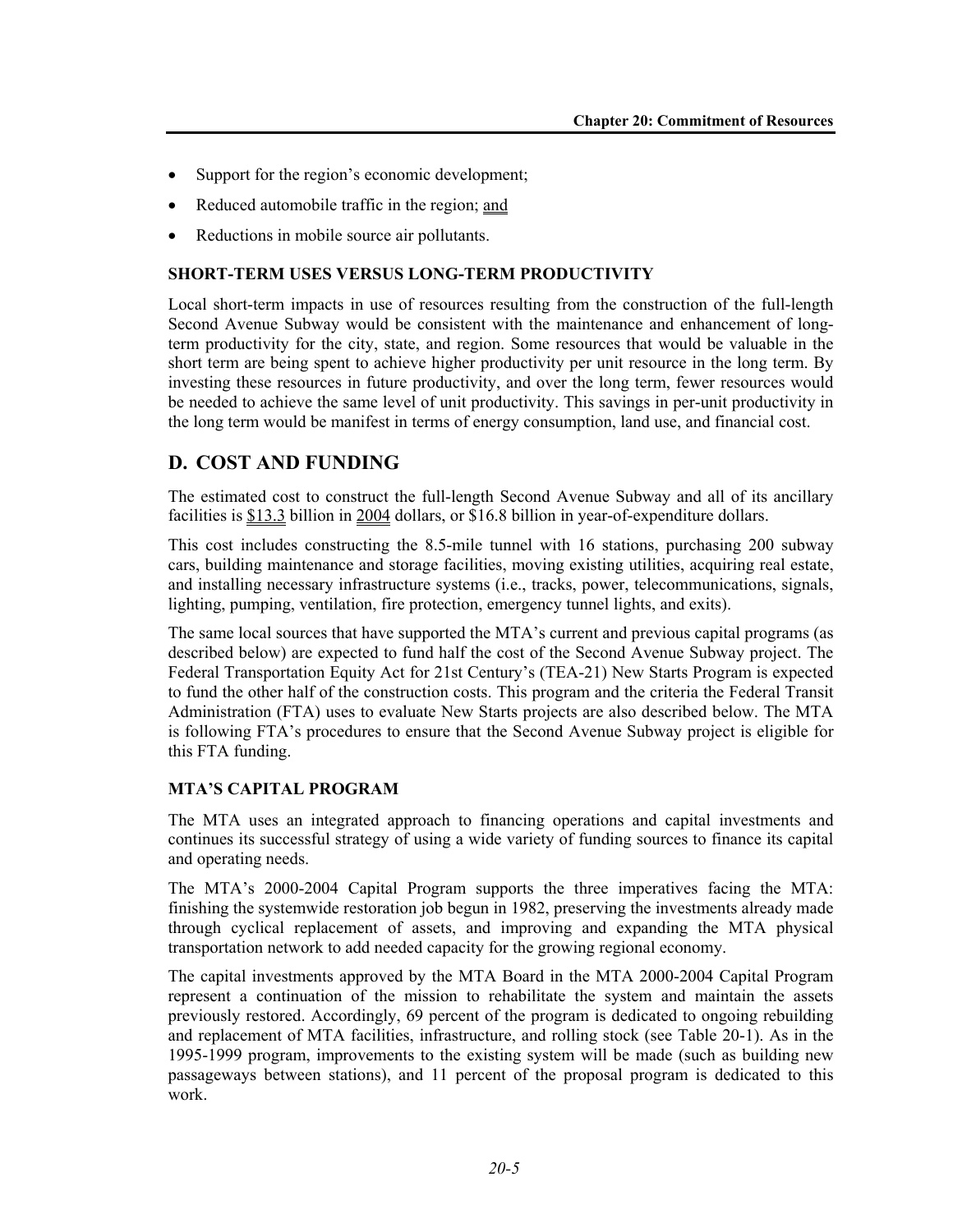|                           | $\frac{1}{2}$ . $\frac{1}{2}$ . $\frac{1}{2}$ . $\frac{1}{2}$ . $\frac{1}{2}$ . $\frac{1}{2}$ . $\frac{1}{2}$<br>(Dollars in Millions) |         |  |  |  |
|---------------------------|----------------------------------------------------------------------------------------------------------------------------------------|---------|--|--|--|
| <b>Agency</b>             | Component                                                                                                                              | Cost    |  |  |  |
| <b>NYCT</b>               | <b>Rolling Stock</b>                                                                                                                   | \$2,573 |  |  |  |
|                           | Infrastructure                                                                                                                         | 7,751   |  |  |  |
|                           | <b>Total NYCT</b>                                                                                                                      | 10,324  |  |  |  |
| <b>LIRR</b>               | <b>Rolling Stock</b>                                                                                                                   | 976     |  |  |  |
|                           | Infrastructure                                                                                                                         | 1,229   |  |  |  |
|                           | <b>Total NYCT</b>                                                                                                                      | 2,205   |  |  |  |
| <b>MNR</b>                | <b>Rolling Stock</b>                                                                                                                   | 543     |  |  |  |
|                           | Infrastructure                                                                                                                         | 823     |  |  |  |
|                           | <b>Total NYCT</b>                                                                                                                      | 1,366   |  |  |  |
| Subtotal, NYCT, LIRR, MNR | \$13,895                                                                                                                               |         |  |  |  |
| <b>Network Expansion</b>  | 3,407                                                                                                                                  |         |  |  |  |
| MTA Bus & Rail Total      | \$17,301                                                                                                                               |         |  |  |  |
| Bridges & Tunnels         | 1,029                                                                                                                                  |         |  |  |  |
| <b>MTA Grand Total</b>    | \$18,330                                                                                                                               |         |  |  |  |

|                                       | Table 20-1            |  |  |  |
|---------------------------------------|-----------------------|--|--|--|
| MTA 2000-2004 Capital Program Summary |                       |  |  |  |
|                                       | (Dollars in Millions) |  |  |  |
|                                       |                       |  |  |  |

The balance of the program—19 percent—is for major capital improvements and initiatives. The planning begun in the 1995-1999 capital program to expand the MTA system is now reaching the "bricks and mortar" stage. During the plan period significant construction progress will be made toward the completion of the MTA Long Island Rail Road East Side Access Project. The MTA 2000-2004 Capital Program also includes \$1.05 billion for the design and early construction phases of the Second Avenue Subway, which will begin in this program.

The capital program represents capital investment strategies that will protect and preserve the investments already made, while allocating additional funding to high-priority expansion projects that are necessary for the continued economic health of the region. In addition to the huge investments in the existing system that continue to be necessary, it is vital to progress investments to expand service so that the New York region can compete more effectively in a changing and challenging global economy.

### **FUNDING THE CAPITAL PROGRAM**

The funding for the 2000-2004 Capital Plan continues to rely on the same types of funding that supported the 1995-1999 Capital Program. Table 20-2 identifies the anticipated resources to fund the 2000-2004 bus and rail capital program. The program includes \$17.3 billion for transit and commuter rail investments, and an additional \$1 billion for bridges and tunnels. A detailed explanation of each funding source follows the table.

Following is a summary of Capital Program funding sources.

• *Federal Title III*—The Federal Transportation Equity Act for 21st Century (TEA 21) creates transit funding authorization for the 6-year period of 1998-2003. Not only did the bill authorize more money over the 6-year period for transit than was authorized under the previous ISTEA bill, it also guaranteed levels of funding by year so that grantees could count on an annual minimum level.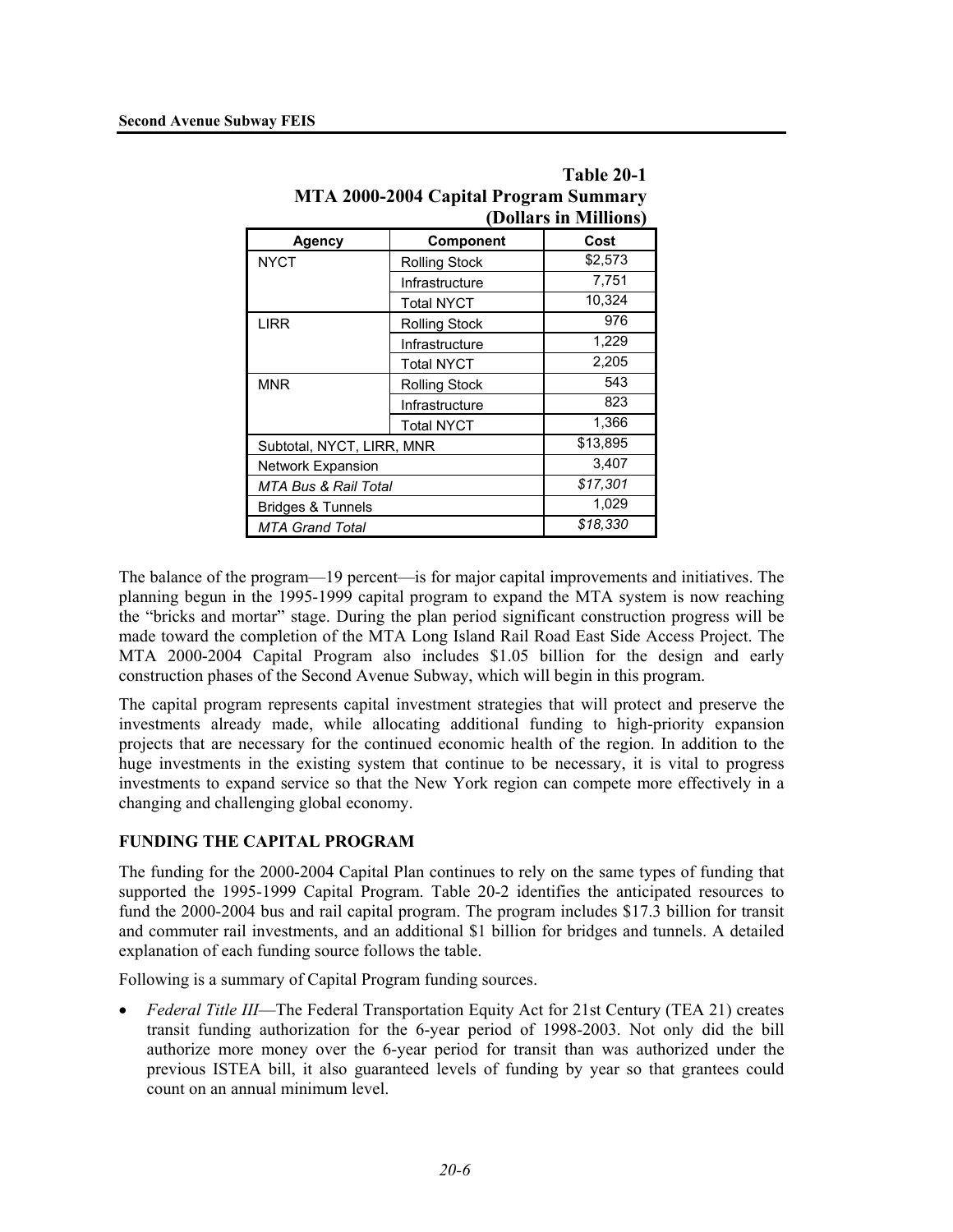| 2000-2004 Capital Frogram Funding |                       |  |  |  |
|-----------------------------------|-----------------------|--|--|--|
| <b>Source Projections</b>         |                       |  |  |  |
|                                   | (Dollars in Millions) |  |  |  |
| <b>Funding Source</b>             | Plan                  |  |  |  |
| Federal Title III                 | \$4,736               |  |  |  |
| Federal Title I                   | 299                   |  |  |  |
| City                              | 535                   |  |  |  |
| Coliseum                          | 141                   |  |  |  |
| Program Income                    | 150                   |  |  |  |
| TBTA Investment Income            | 95                    |  |  |  |
| TBTA Pay-as-You-Go                | 89                    |  |  |  |
| Carryover                         | 232                   |  |  |  |
| <b>Asset Leasing</b>              | 116                   |  |  |  |
| Other                             | 18                    |  |  |  |
| Insurance Recovery for WTC        | 162                   |  |  |  |
| Debt Restructuring                | 4,495                 |  |  |  |
| Bonds                             | 7,262                 |  |  |  |
| Total MTA                         | \$18,330              |  |  |  |
| Bridges & Tunnels                 | (\$1,029)             |  |  |  |
| Total Transit and Commuter        | \$17,301              |  |  |  |

# **Table 20-2 2000-2004 Capital Program Funding**

- *Federal Title I*—TEA 21 also provides for federal highway funding to be transferred to transit for certain types of projects. This program is administered by the State and MTA is expecting to retain the same mandate as the 1995-1999 capital program, which allocated \$55 million per year to Congestion Mitigation and Air Quality (CMAQ) and Surface Transportation Program (STP) MTA capital projects. In addition, \$24 million of CMAQ funds tied to the projects was rolled over from the 1995-1999 Capital Program.
- *City*—The allocation from New York City is \$106 million per year, which corresponds to the City's Capital Needs Statement. In addition, New York City contributed \$5 million earmarked for the Atlantic Avenue Terminal Reconstruction Project. The City sells bonds to help pay for NYCT projects chosen by MTA through an annual letter agreement process.
- *Coliseum*—MTA sold the Coliseum to Related Properties in 1999 for \$345 million. Of this total, \$200 million is allocated to the 1995-1999 Capital Program, \$141 million is available for the 2000-2004 program, and the remaining money was used for administrative costs for the transaction.
- *Program Income*—Income from invested non-bond MTA funds, such as deposits of proceeds from previous sale-leaseback agreements, real-estate sales, and operating budget contributions, will be generated for the benefit of the capital program. The amount is an estimate based on projected account balances for the 2000-2004 period, including all expected drawdowns.
- *TBTA Investment Income*—Income is generated from TBTA debt service reserves and other TBTA deposits, and is partially transferred to the MTA capital program. The funding is the same amount as what was generated for the 1995-1999 Capital Program.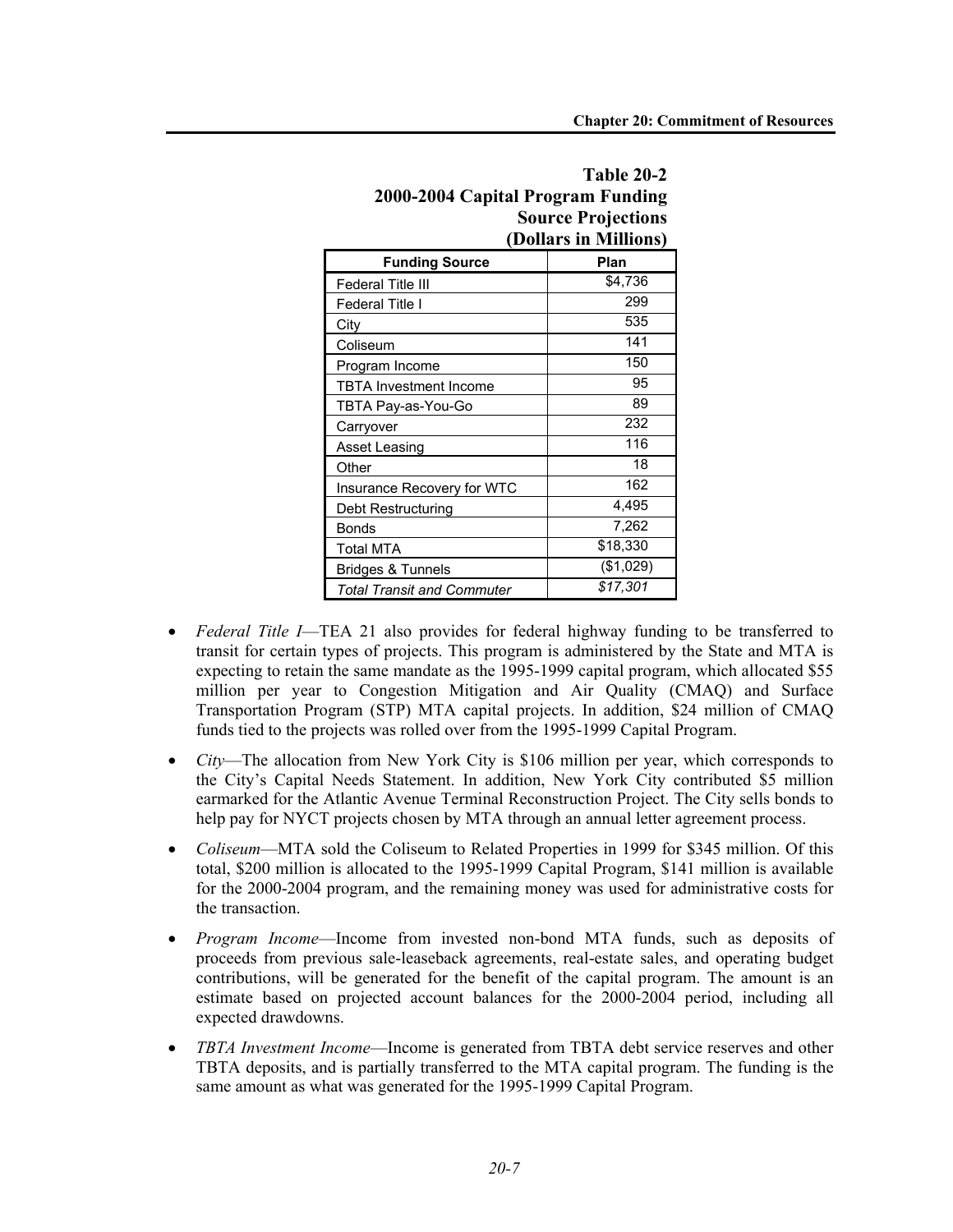#### **Second Avenue Subway FEIS**

- *Carryover*—Carryover comprises funds from previous capital programs that are no longer needed to support the completion of capital work. Sufficient funds have been left in the previous programs to cover any unforeseen events that may affect work under way.
- *Debt Restructuring*—MTA has developed a plan to generate \$4.5 billion in additional resources without increasing annual debt service costs. This plan creates a new MTA corporate debt structure. Various elements in this restructuring would generate \$3 billion in new bond proceeds and release \$1 billion in reserve funds that will be used to pay for new capital projects. This will result in a \$1.2 billion reduction in debt service payments between 2000-2004.
- *Bonds*—New bonds to support the proposed capital program would use the new simplified credit structure described above and would be backed by agency operating revenues and subsidies in accordance with the 2000-2004 financial plan.

MTA continues the strategies implemented in the 1995-1999 plan period to meet the mandate to be self-sustaining. As demonstrated in Table 20-3, the capital program continues its reliance on local funds.

|             |           |    |           |    |           | (Dollars in Billions) |           |    |
|-------------|-----------|----|-----------|----|-----------|-----------------------|-----------|----|
|             | 1982-1994 | %  | 1995-1999 | %  | 2000-2004 | %                     | 1982-2004 | %  |
| Federal     | \$6.954   | 35 | \$3.770   | 30 | \$5,035   | 29                    | \$15,759  | 32 |
| Local       | 13.018    | 65 | 8.783     | 70 | 12.266    |                       | 34.067    | 68 |
| Total Funds | \$19.972  |    | \$12,553  |    | \$17.301  |                       | \$49.826  |    |

## **Table 20-3 Capital Program Funding by Plan Period (Dollars in Billions)**

### **STABILITY AND RELIABILITY OF THE 2000-2004 PLAN**

The stability of the funds available to MTA is highlighted in Table 20-4, which summarizes the distribution of state funds to MTA since 1983. The significance of this summary is that the large number of dedicated taxes available to fund MTA's programs and services have funded capital and operating plans during periods of economic growth and economic downturns. It is this stability that has been the hallmark of MTA Capital and Operating Plans since 1982.

#### **TEA-21'S NEW STARTS PROGRAM**

The Federal Transit Administration's (FTA) discretionary New Starts program is the federal government's primary financial resource for supporting locally-planned, implemented, and operated transit "guideway" capital investments. From heavy to light rail, from commuter rail to bus rapid transit systems, the New Starts program has helped to make possible hundreds of new or extended transit fixed guideway systems across the country. These rail and bus investments, in turn, have improved the mobility of millions of Americans; have helped to reduce congestion and improve air quality in the areas they serve; and have fostered the development of viable, safer, and more livable communities.

The Transportation Equity Act for the 21st Century (TEA-21) has authorized \$8.2 billion in New Starts funding through fiscal year 2003. An even higher level of funding is anticipated in the next Federal surface-transportation authorization beginning in 2004.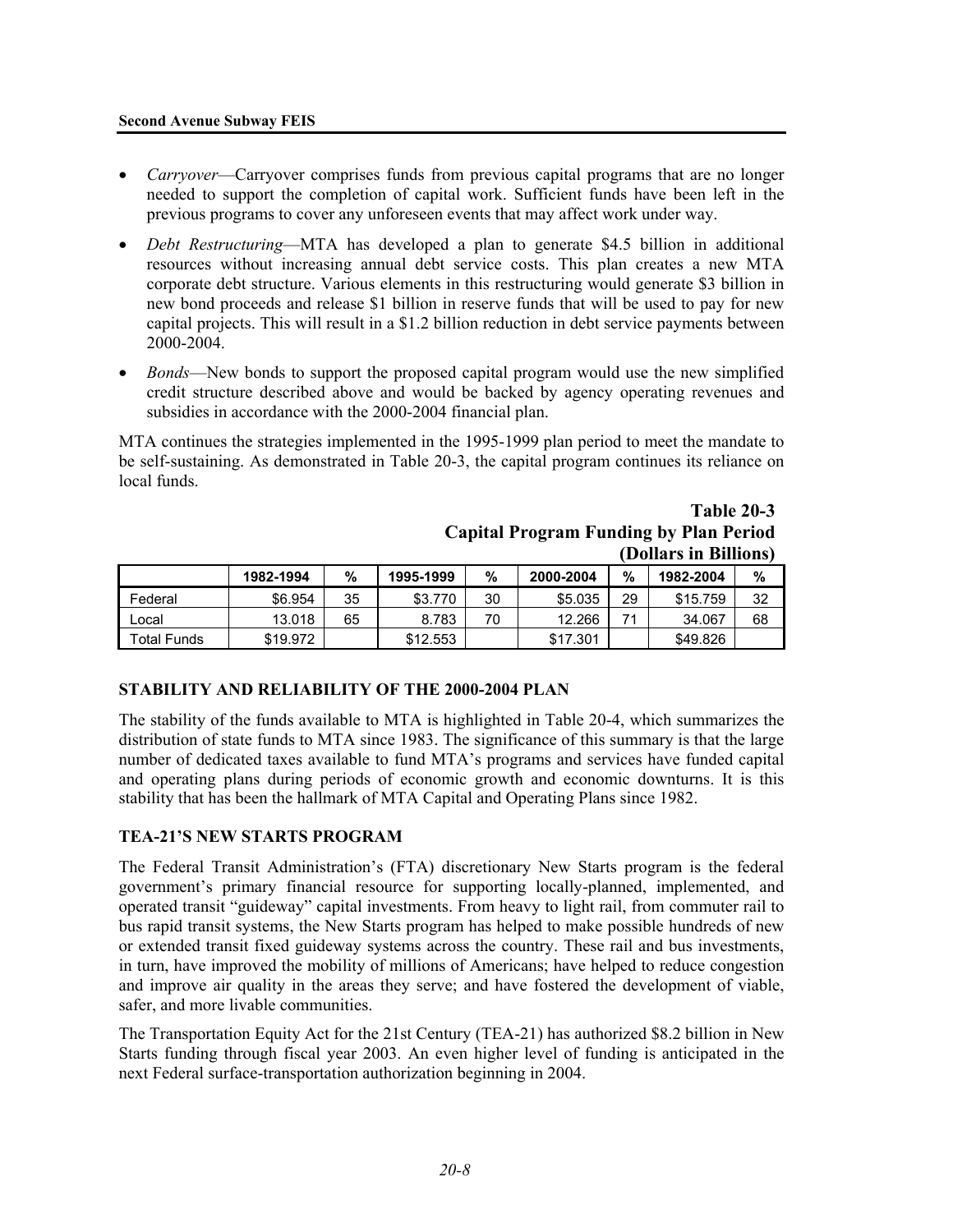#### **Table 20-4 State Public Transportation Funds for MTA— Appropriated by New York State**

|                                                         | <b>State General</b><br><b>Fund Section</b> | <b>Mass</b><br>Transportation<br>Operating<br><b>Assistance Fund</b> | <b>Dedicated Mass</b><br><b>Transportation</b><br><b>Trust Fund</b> | <b>Additional</b><br><b>Mass</b><br><b>Transportation</b><br><b>Assistance</b> |                          |  |  |
|---------------------------------------------------------|---------------------------------------------|----------------------------------------------------------------------|---------------------------------------------------------------------|--------------------------------------------------------------------------------|--------------------------|--|--|
| Year*                                                   | $18-b$                                      | (MMTOA)                                                              | (SDF)                                                               | Program                                                                        | <b>Total State Funds</b> |  |  |
| 1983-1984                                               | \$145,580,000                               | \$394,420,000                                                        |                                                                     |                                                                                | \$540,000,000            |  |  |
| 1984-1985                                               | 115,720,000                                 | 503,865,000                                                          |                                                                     |                                                                                | 619,585,000              |  |  |
| 1985-1986                                               | 115,720,000                                 | 600,752,000                                                          |                                                                     |                                                                                | 716,472,000              |  |  |
| 1986-1987                                               | 115,720,000                                 | 572,132,000                                                          |                                                                     |                                                                                | 687,852,000              |  |  |
| 1987-1988                                               | 212,924,800                                 | 586,478,000                                                          |                                                                     |                                                                                | 799,402,800              |  |  |
| 1988-1989                                               | 212,924,800                                 | 648,493,000                                                          |                                                                     |                                                                                | 861,417,800              |  |  |
| 1989-1990                                               | 212,924,800                                 | 658,024,000                                                          |                                                                     |                                                                                | 870,948,800              |  |  |
| 1990-1991                                               | 210,796,000                                 | 629,088,000                                                          |                                                                     |                                                                                | 839,884,000              |  |  |
| 1991-1992                                               | 187,924,000                                 | 647,500,000                                                          |                                                                     |                                                                                | 835,424,000              |  |  |
| 1992-1993                                               | 199,735,000                                 | 699,647,000                                                          |                                                                     |                                                                                | 899,382,000              |  |  |
| 1993-1994                                               | 187,924,000                                 | 717,644,000                                                          | 129,300,000                                                         |                                                                                | 1,034,868,000            |  |  |
| 1994-1995                                               | 187,924,000                                 | 747,818,000                                                          | 220,410,000                                                         |                                                                                | 1,156,152,000            |  |  |
| 1995-1996                                               | 59,924,000                                  | 801,400,000                                                          | 228,800,000                                                         |                                                                                | 1,090,124,000            |  |  |
| 1996-1997                                               | 91,353,000                                  | 797,028,000                                                          | 241,000,000                                                         |                                                                                | 1,129,371,000            |  |  |
| 1997-1998                                               | 77,793,000                                  | 875,505,000                                                          | 252,243,000                                                         |                                                                                | 1,205,541,000            |  |  |
| 1998-1999                                               | 77,793,000                                  | 1,003,729,000                                                        | 256,700,000                                                         |                                                                                | 1,338,222,000            |  |  |
| 1999-2000                                               | 77,793,000                                  | 1,062,295,000                                                        | 252,700,000                                                         |                                                                                | 1,392,788,000            |  |  |
| 2000-2001                                               | 77,793,000                                  | 910,296,000                                                          | 324,646,000                                                         | 37,000,000                                                                     | 1,349,735,000            |  |  |
| 2001-2002                                               | 77,793,000                                  | 910,296,000                                                          | 324,646,000                                                         | 37,000,000                                                                     | 1,349,735,000            |  |  |
| <b>Totals</b>                                           | \$2,646,059,400                             | \$13,766,400,000                                                     | \$2,230,445,000                                                     | \$74,000,000                                                                   | \$18,716,904,400         |  |  |
| * New York State Fiscal Year (April to March).<br>Note: |                                             |                                                                      |                                                                     |                                                                                |                          |  |  |

TEA-21 directs FTA to evaluate and rate candidate New Starts projects as an input to federal funding decisions and at specific milestones throughout each project's planning and development. TEA-21 further establishes a comprehensive planning and project development process which New Starts projects must follow, and which is intended to assist local agencies and decision-makers in evaluating alternative strategies for addressing transportation problems in specified corridors and select the most appropriate improvement to advance into engineering, design, and construction. Planning and project development for New Starts projects is a continuum of analytical activities carried out as part of the metropolitan planning and National Environmental Policy Act of 1969 (NEPA) review processes.

The MTA is requesting FTA New Starts funding for two projects: Second Avenue Subway and East Side Access. In FTA's Annual Report on New Starts, published in February 2003, the FTA gave both projects "Recommended" ratings.

The FTA has proposed that the MTA's East Side Access project be considered for a multiyear New Starts funding commitment (full funding grant agreement) in Fiscal Year 2004. The Environmental Impact Statement for the East Side Access project has already been finalized and the FTA has already approved the project's entry into Final Design.

Once the Record of Decision for the Second Avenue Subway is issued by FTA, the MTA will also seek a full funding grant agreement for the Second Avenue Subway project. In its February